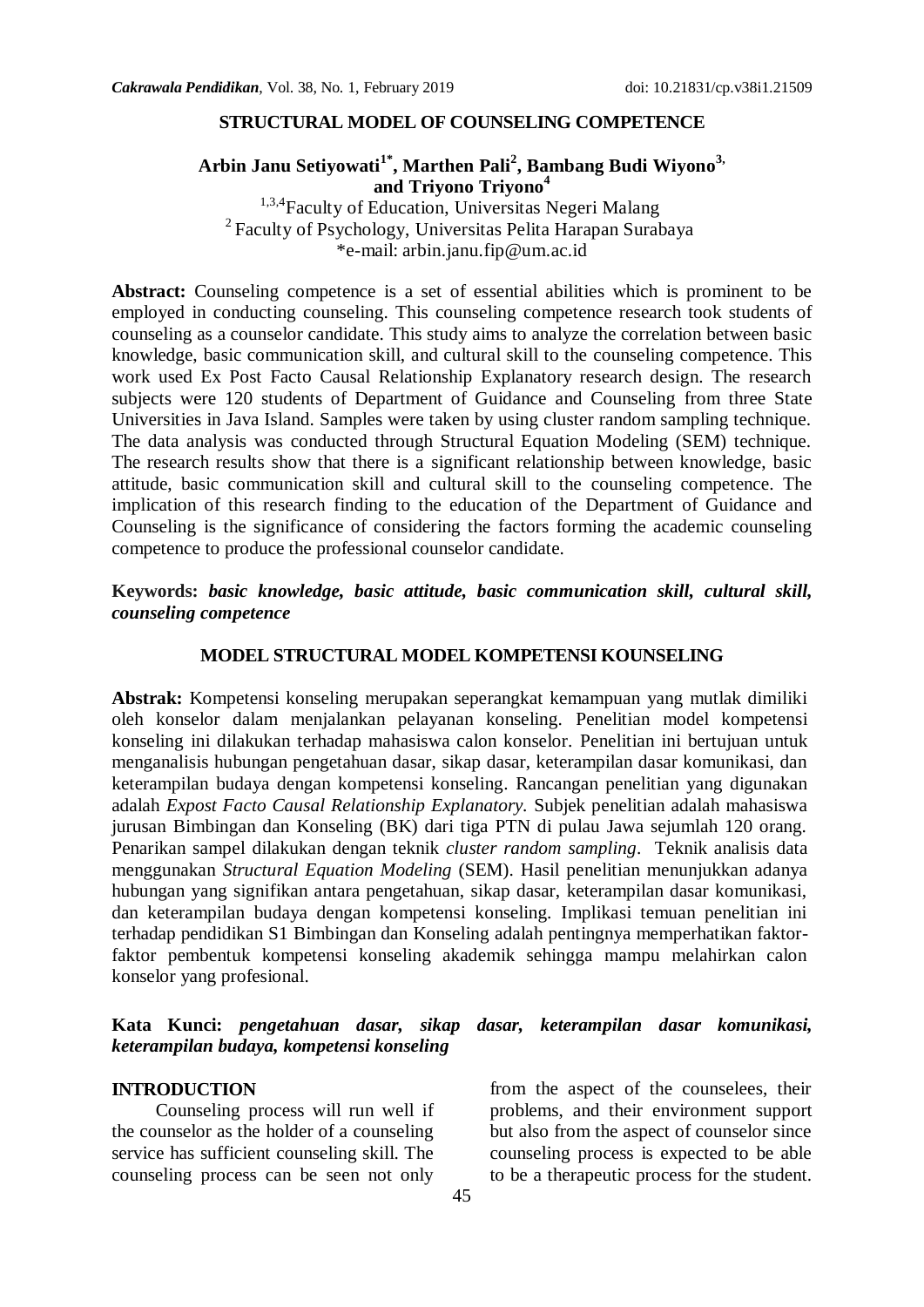The therapeutic process can be realized well only by a counselor having a sufficient counseling competence.

The counseling competence is an important thing that must be mastered by counselor because 1) counseling competence is a set of skill that must be owned by a counselor in conducting the counseling service, 2) counseling competence can help the counselor to facilitate the student to reach the selfdevelopment as optimally as possible, 3) counseling competence can support the qualified counseling service and give benefit for everyone especially for student, and 4) the development of counseling competence should be done continually to enhance the quality of counseling service as optimally as possible.

Developing the counseling competence of a counselor is begun since the counselor education. The educational curriculum of Undergraduate Program of Guidance and Counseling is designed in such a way to facilitate the counselor candidate-students in improving their competence as a counselor candidate especially the counseling academic competence. The counseling academic competence of a counselor candidate student is expected to be a basis for developing a high-quality counseling service when he/she becomes a counselor in a school. Therefore, it is necessary to identify the factors forming the counseling academic competence of the counselor candidate-student.

Knowledge is one of the principal domains in counseling competence (Bates & Stevenson, 1998; Egbochuku, 2010; Greenberg, Watson, Elliot, & Bohart, 2001; Kastberg, Jordan, Kiweewa, & Clingerman, 2014; Lee, 2002; Reinkraut, Motulsky, & Ritchie, 2009). Knowledge is the main asset for a counselor in conducting the counseling. The counselor's knowledge of counseling and its aspects will navigate the counselor during the counseling process. The knowledge will help the counselors to

have a comprehensive understanding of the counseling process so that they can optimally prepare themselves for counseling service. One of the factors causing failure of counseling process experienced by some counselors is the counselor's knowledge. NCGE (2011) viewed that knowledge becomes the basis for counselor in developing their professional competence, especially for the counseling aspect. Knowledge becomes the basis to hold the counseling service that can prosper the serviced counselee. The variable of basic knowledge in this research refers to the concept developed by ASCA (2012); Depdiknas (2008); and NCGE (2011). The knowledge of counseling includes the knowledge of principle, method, and counseling procedure.

The basic attitude orients to the attitudes needed and contributing to the counseling process. The counselor is expected to have the attitudes that can emerge the awareness and willingness of counselee to be engaged actively in the counseling process. The counselor's basic attitude will show how great the counselors' willingness to perform themselves entirely in the counseling process. The intact engagement of counselor in the counseling process is very important to make the counseling a therapeutic process.

The counselor's basic attitude influences the counseling competency significantly (Cornelius-White & Carver, 2012; Dollarhide, Shavers, Baker, Dagg, & Taylor, 2012; Moon, 2007; Ridge, Campbell, & Martin, 2003; Trusty & Brown, 2005; Wampold, 2011; Wilkins, 2000). In humanistic view, a counselor should have some attitudes to realize an effective counseling process; they are 1) Congruence; 2) Unconditional positive regard; 3) Empathic understanding (Rogers, 1957), and 4) Trust (Corey, 2013). The counselor should have the basic attitude to facilitate the counselee's development. The four conditions do not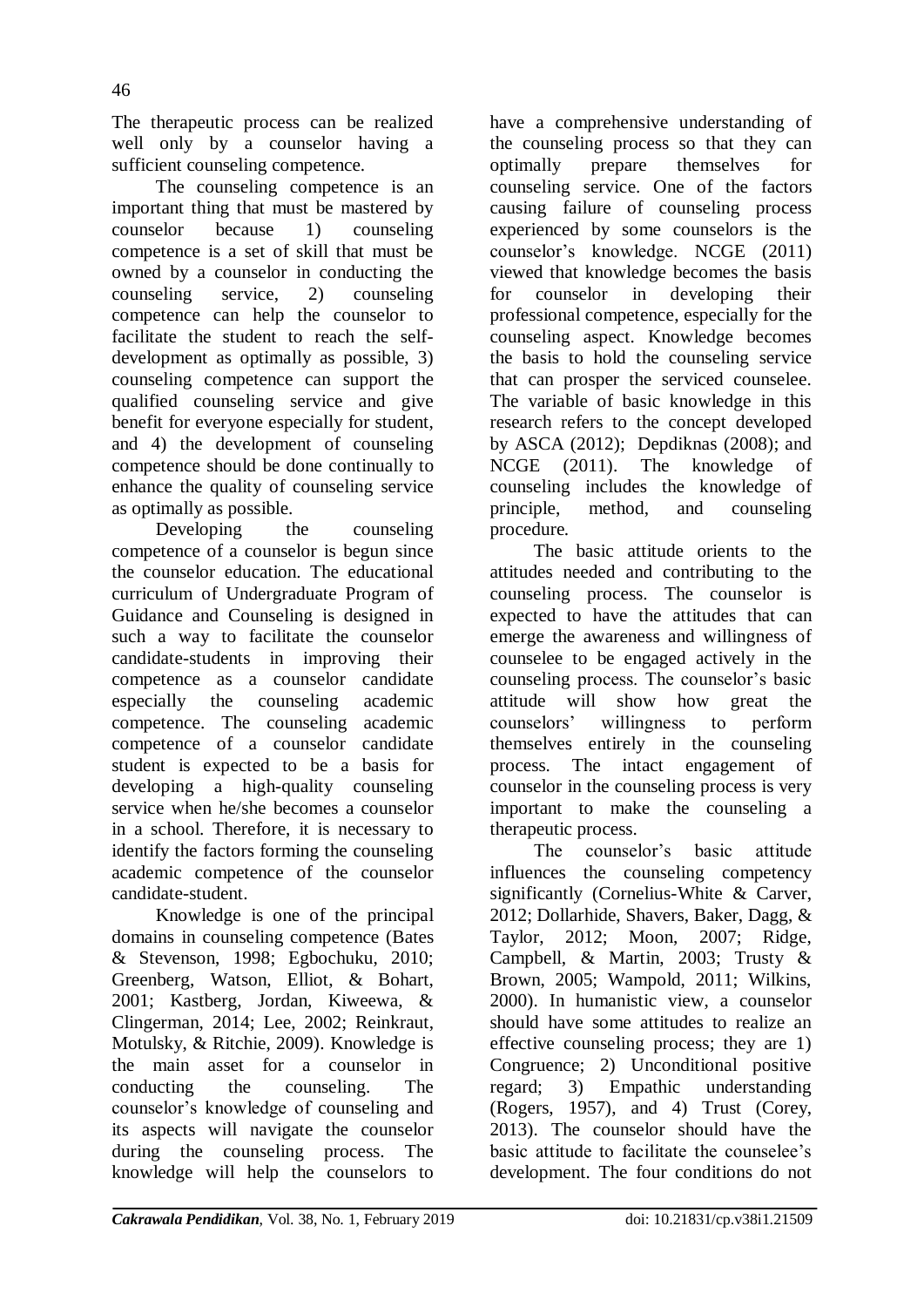naturally happen to the counselor but they should emerge continually in a helping relationship.

The counselor should use facilitating response when communicating with the counselee to reach the purpose of counseling. Generally, the response is classified into communication skill entirely. The good basic communication skill will help the counselee to understand well the counseling process so that he/she can feel the benefit of the counseling. The basic communication knowledge influences the counseling competency significantly ( Barone, Hutchings, Kimmel, Traub, Cooper & Marshall, 2005; Bernes, 2005; Egbochuku, 2010; Fox, 2005; Mancillas, 2006; Sawyer, Peters, & Willis, 2013). A counselor who Hairhas a sufficient communication skill will be able to facilitate the reach of feeling, knowledge, way of rational thinking and client's behavior changes helped by using certain counseling approach. The good communication skill mastery will be a foundation to be able to listen effectively so that the counselor can help the counselee to change and grow up as a genuine person (Ivey, Ivey, & Zalaquett, 2013). Ivey et al., (2013) said that there are three communication skills that should be mastered by the counselor in the counseling process; they are attending behavior, listening skill and influencing skill.

The therapeutic relation will grow up and develop in the counseling process if the counselor can position the counselees equally to solve their problems. The counselor should always see the counselees as an individual having potential and who can use their potential to solve their problems. The counselor should build a positive relationship with the counselees to facilitate them to be aware of and use their potential well.

The positive correlation with counselee occurs due to the counselor's awareness to realize that counselee comes by bringing a set of multiple values/culture

(Sue, Arredondo, & McDavis, 1992). The set of the diverse culture in the counseling process demands the counselor's extra caring and understanding. Counseling process will run well and comprehensively if the counselor can well understand the counselee so that the counselee feel comfortable and can be themselves in the counseling process. The most important thing in the counseling relationship is the counselor together with the counselee realizing the therapeutic change (Lubis, 2011).

Cultural skill is a continual and multi-layers process involving the personal, interpersonal and organization in the wider level (Hogan, 2012). There are four aspects related to the cultural skill namely the culture as the multilevel and multidimensional, cultural inhabitation, culture centered-communication skill, design and implementation of cultural organization.

The above explanation shows that there is a contribution of basic knowledge, basic attitude, and basic communication skill, and cultural skill to the quality of counseling. Some research that has been previously conducted only studied the contribution of each variable to the quality of counseling separately. The research on the relationship between those variables with the counseling competence has not been conducted. Hence, the study to see the contribution and correlation between four variables to the counseling competence forming is essential to conduct.

This research on counseling competence model was carried out to the counselor candidate-students. These students were chosen since the pre-service education is the basis for forming the counselor candidate's competence. The inappropriate counseling practices in the field are possibly influenced, among others by the pre-service education. The selection of the research subject is expected to contribute to revise the curriculum of pre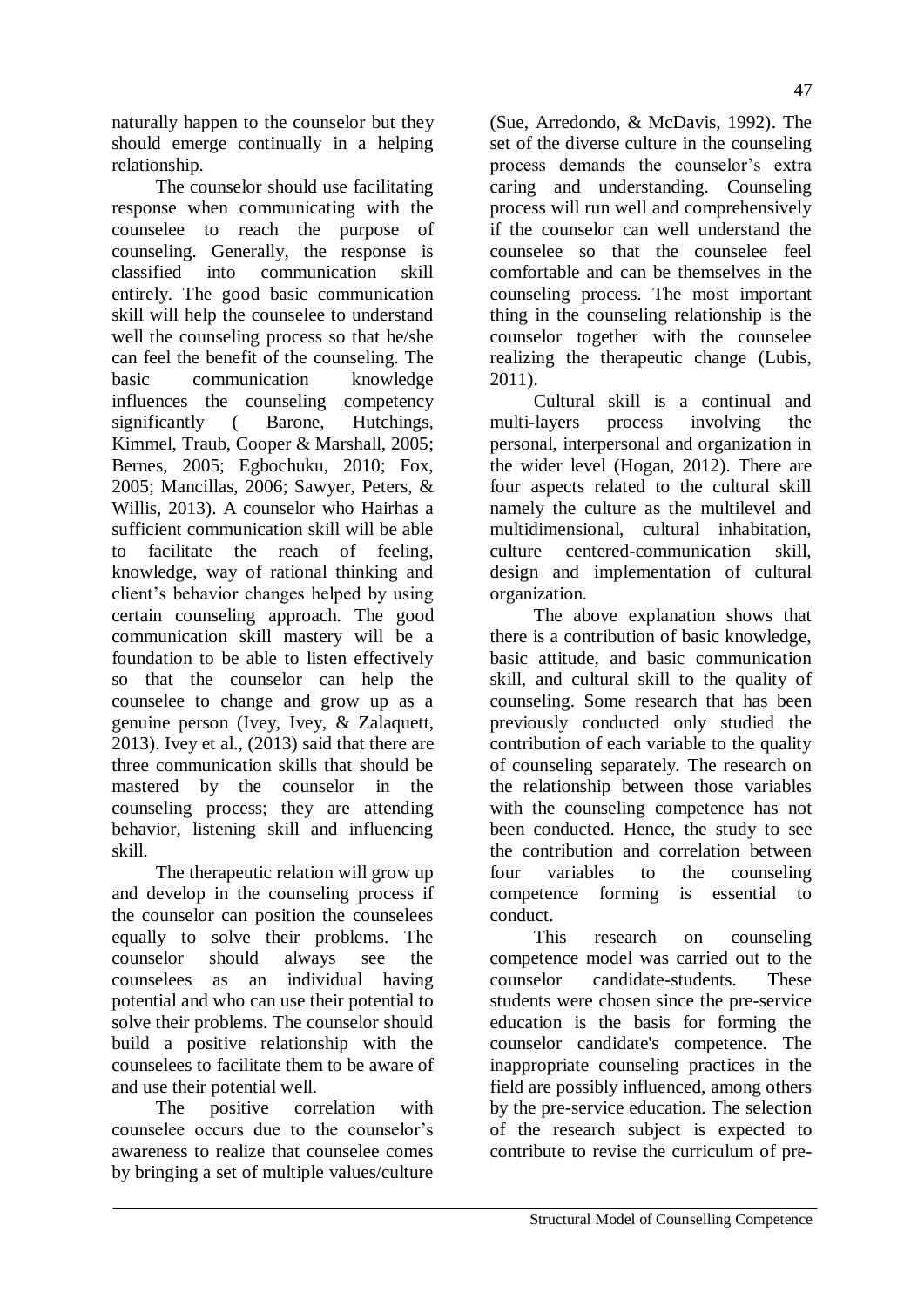service education at Program of Guidance and Counseling.

## **METHODS**

## **Research design**

The design of the study concerning the structural relations model between basic knowledge, basic attitudes, basic communication skills, and cultural skills with competency counseling was correlational research. Based on the relationship among variables, this study was included in Ex-post Facto Causal Relationship Explanatory Study. This research did not merely explain the relationship, but, more than that, it was to explain the level of influence among variables. This research was in the position of a comparative causal relationship because one variable strongly influences the other variables, one variable depends on the other variable, one variable determines the other variable, one variable requires another variable.

## **Population and Samples**

The study population was taken from six state universities in Java that administer Undergraduate Degree in Guidance and Counseling, which previously were *Institut Keguruan dan Ilmu Pendidikan* (IKIP). The six state universities are in different cities in Java Of the six state universities, three state universities were selected as research samples using cluster stratified random sampling.

This study chose the seventh semester of Guidance and Counseling students. The reason for choosing 7thsemester students was since they have taken the entire counseling classes, and already have experience in counseling practice with both peers and real counselees. The study population was 253 students of 2013 batch from the three state universities. The samples were taken by using cluster random sampling technique, resulting 120 participants.

## **Instrument**

The instrument used to collect the data of knowledge, basic attitude, basic communication skill, cultural skill was scale in the form of reflection. Four instruments used had fulfilled the requirement of validity and reliability as the instrument of data collection. The four scales have good construct validity of  $(KMO > 0.500, MSA > 0.500$  and loading factor  $> 0.300$ . The scores of alpha Cronbach were 0.714 for basic knowledge, 0.623 for basic attitude, 0.650 for basic communication skill, and 0.727 for cultural skill. It means that all scales were reliable since the scores of alpha Cronbach > 0.60. Each statement in the research instrument was assessed by using the differential semantic scale in which two different poles exist. The negative pole was given the score of 1 and the positive pole was given the score of 5. The counseling competence assessment used the data of the score of individual and group counseling practices.

## **Data Analysis**

This research used structural equation modeling (SEM) analysis technique with Amos of 22.0 version software. The SEM analysis was conducted in seven main steps as follows: (1) Model development based on concept and theory. (2) Path Diagram development, (3) Path diagram conversion to structural model (statistics equation), (4) Determining input matrix and model estimation, (5) Examining identification problem, (6) Evaluating goodness of fit, (7) Interpreting and modifying the model

### **FINDINGS AND DISCUSSION Findings**

Some following tests should be undertaken to do analysis by using structural equation modelling (SEM) and obtain some assumptions that should be fulfilled.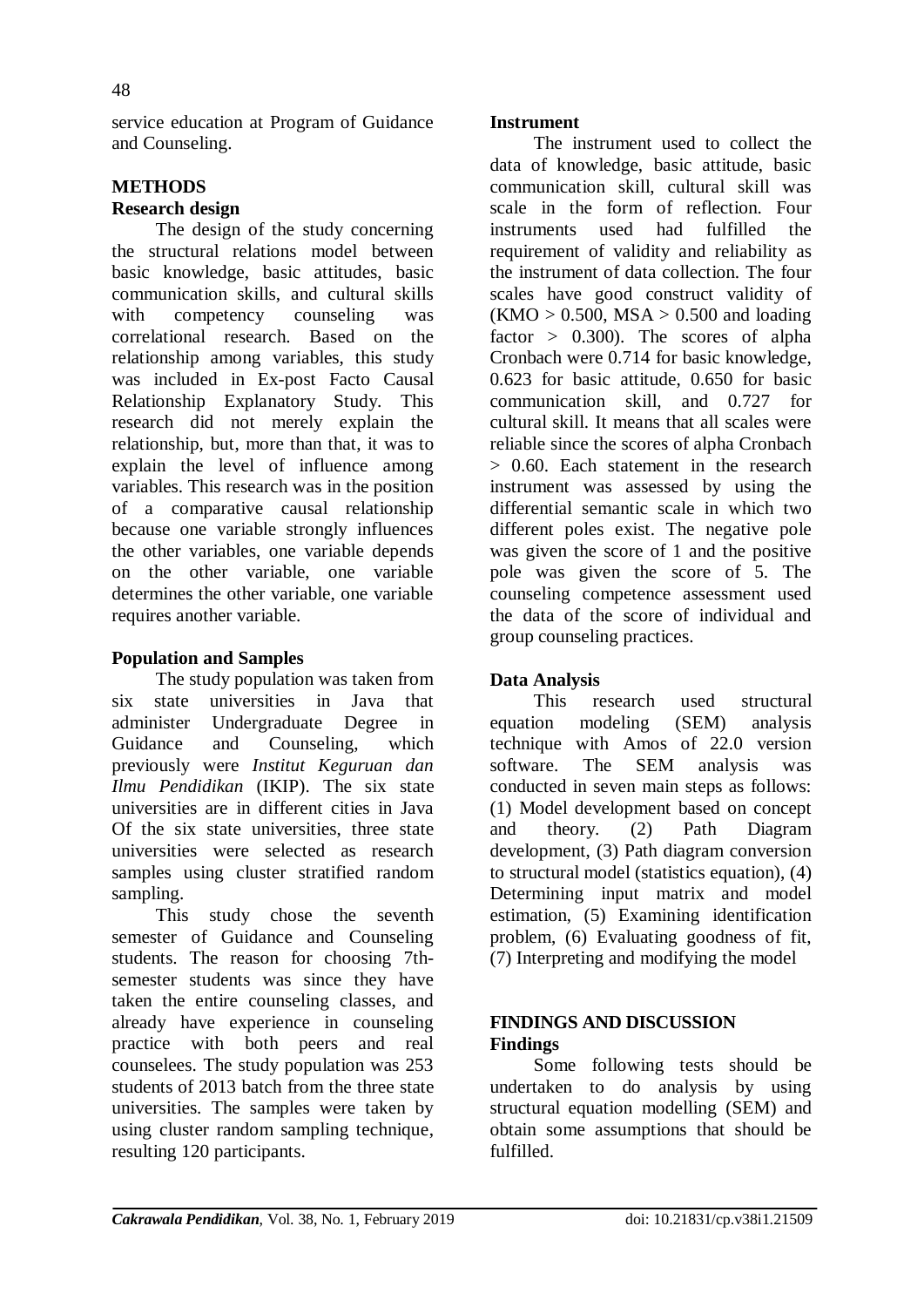## **Evaluating Sample Size**

The number of samples in testing with SEM is recommended at least 50 and not more than 400-500. In this study, the number of samples used was 120 respondents hence they met the minimum number of samples for testing.

### *Normality Test*

Data normality is one of the requirements in SEM. The normality test is emphasized on the multivariate data by seeing the score of skewness, kurtosis and by seeing the critical ratio (CR) score statistically. If the significance level used was 5%, so the CR score was in the range of -2.58 up to 2.58 (-2.5  $<$  CR  $<$  2.58) and the data is stated as normally distributed both in univariate and multivariates, so the data categorized as normally distributed that would be analyzed in the next step. The analysis results show that most of the indicators in univariate and multivariates gained the score of CR between -2.58 to +2.58 so that the normality assumption was fulfilled in univariate.

### *Outliers Test*

The outliers' assumption testing was conducted by using Mahalanobis Distance test showing how far the distance of one data from a certain center point. The criterion that was used was by using the score of Mahalanobis D-Square (MD). The analysis results yielded the score of Mahalanobis d-squared was less than the value of chi-square of 117.632. This result showed that there was no observation included in outliers so that the assumption was confirmed.

## *Uni-dimensionality Test*

The uni-dimensionality analysis was done by using confirmatory factor analysis. In this analysis, the validity level of each indicator was tested by comparing the value of CR to T-Tabel based on the error level of alpha which was 5% (0.05). If the score of CR was more than T-Tabel (1.960), it can be concluded that the lambda coefficient of the indicator is valid and vice versa. The lambda coefficient of each indicator which was greater than 0.500 showed that the indicator was valid. The analysis result of every latent variable attained the loading factor of each indicator that was more than 0.500 and the probability score of t-statistic which was less than 0.050 meaning that each indicator could well form the latent variable (valid).

### *Evaluation of Model Feasibility Criteria*

Evaluation of the model correctness that basically has been done on the model estimated will result in parameter number that will be compared to the cut-off value of the goodness of fit. Hair, Black, Babin, Anderson, & Tatham (2006) stated that not all criteria are used to know the fit of a certain model; it is enough by fulfilling the requirement to avoid redundancy. The criteria used at least include  $\chi^2$ , df, and pvalue, one absolute index (GFI, RMSEA, SRMR), one index of Goodness-of-fit (GFI, CFI, TLI, or the others) and one index of the badness of fit (RMSEA, SRMR).

Based on Table 1, the results of the SEM goodness of fit is available. Chisquare statistics followed statistical tests which were related to significant requirements, where the smaller the chisquare value, the better the suitability of the model with data and p-value  $> 0.05$ . The overall model fit test in this study obtained a chi-square of 185.609. The measure of goodness of fit in this model, chi-square obtained a p-value =  $0.000$  > 0,050 thus it can be said the model has a fewer goodness of fit. The results only show that there is one measure of goodness of fit showing good compatibility which hence it is necessary to adjust the model.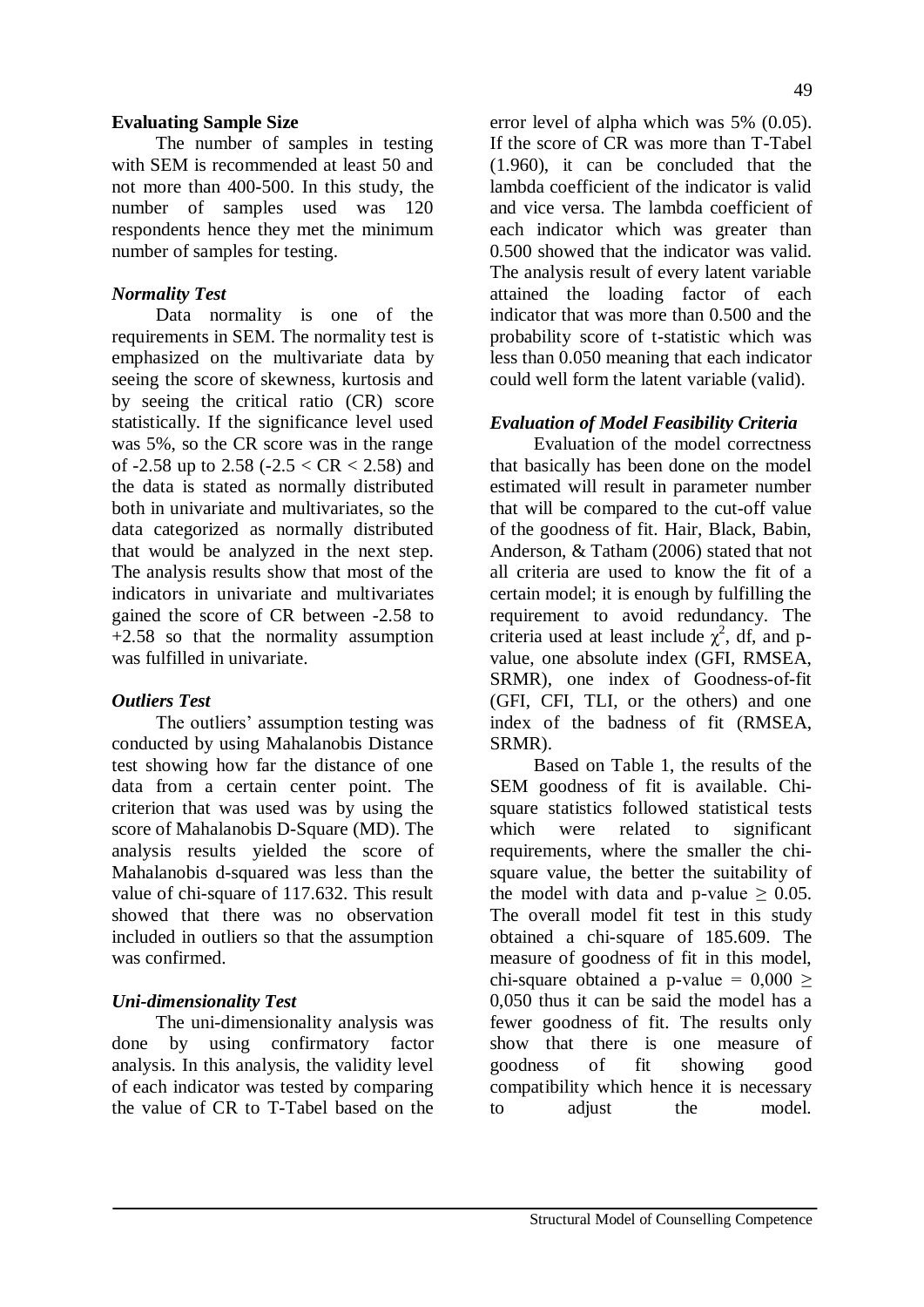| Goodness<br>of Fit       | <b>Test</b><br><b>Score</b> | <b>Criteria</b> | <b>Note</b>  |
|--------------------------|-----------------------------|-----------------|--------------|
| Chi-square<br>$(\chi^2)$ | 185.609                     | <b>Small</b>    | Poor Fit     |
| p-value                  | 0.000                       | > 0.050         | Poor Fit     |
| <b>CMIN/DF</b>           | 1.875                       | < 2.000         | Good Fit     |
| <b>RMSEA</b>             | 0.086                       | < 0.080         | Marginal Fit |
| GFI                      | 0.855                       | > 0.900         | Marginal Fit |
| <b>AGFI</b>              | 0.801                       | > 0.900         | Marginal Fit |
| TLI                      | 0.858                       | > 0.950         | Marginal Fit |
| <b>CFI</b>               | 0.883                       | > 0.950         | Marginal Fit |

**Table 1. The Result of Initial Step of Model** 

**Feasibility Test**

**Table 2. The Result of the Last Step of Model Feasibility Test**

| Goodness<br>of Fit       | <b>Test</b><br><b>Score</b> | <b>Criteria</b> | <b>Note</b>  |
|--------------------------|-----------------------------|-----------------|--------------|
| Chi-square<br>$(\chi^2)$ | 80.844                      | <b>Small</b>    | Good Fit     |
| p-value                  | 0.515                       | > 0.050         | Good Fit     |
| <b>CMIN/DF</b>           | 0.986                       | < 2.000         | Good Fit     |
| <b>RMSEA</b>             | 0.000                       | < 0.080         | Good Fit     |
| <b>GFI</b>               | 0.930                       | > 0.900         | Good Fit     |
| AGFI                     | 0.883                       | > 0.900         | Marginal Fit |
| TL J                     | 1.002                       | > 0.950         | Good Fit     |
| CFI                      | 1.000                       | > 0.950         | Good Fit     |



**Figure 1. Initial Step of Conceptual Model**

Based on Figure 1, the analysis results show that there is no criterion of goodness of fit fulfilled so that the model adaptation should be conducted by doing a modification with the modification indices.

Based on Table 2, it can be seen the results of the SEM model feasibility test. The overall test in this study obtained a chi-square of 80.844. Chi-Square statistics

followed statistical tests related to significant requirements, where the smaller the chi-square value, the better the suitability of the model with data and pvalue was  $\geq 0.05$ . The Goodness of fit size in this model, chi-square obtained a pvalue = 0,  $515 \ge 0.050$ , it can be said that the model has a good fit. The model test results indicate there are seven sizes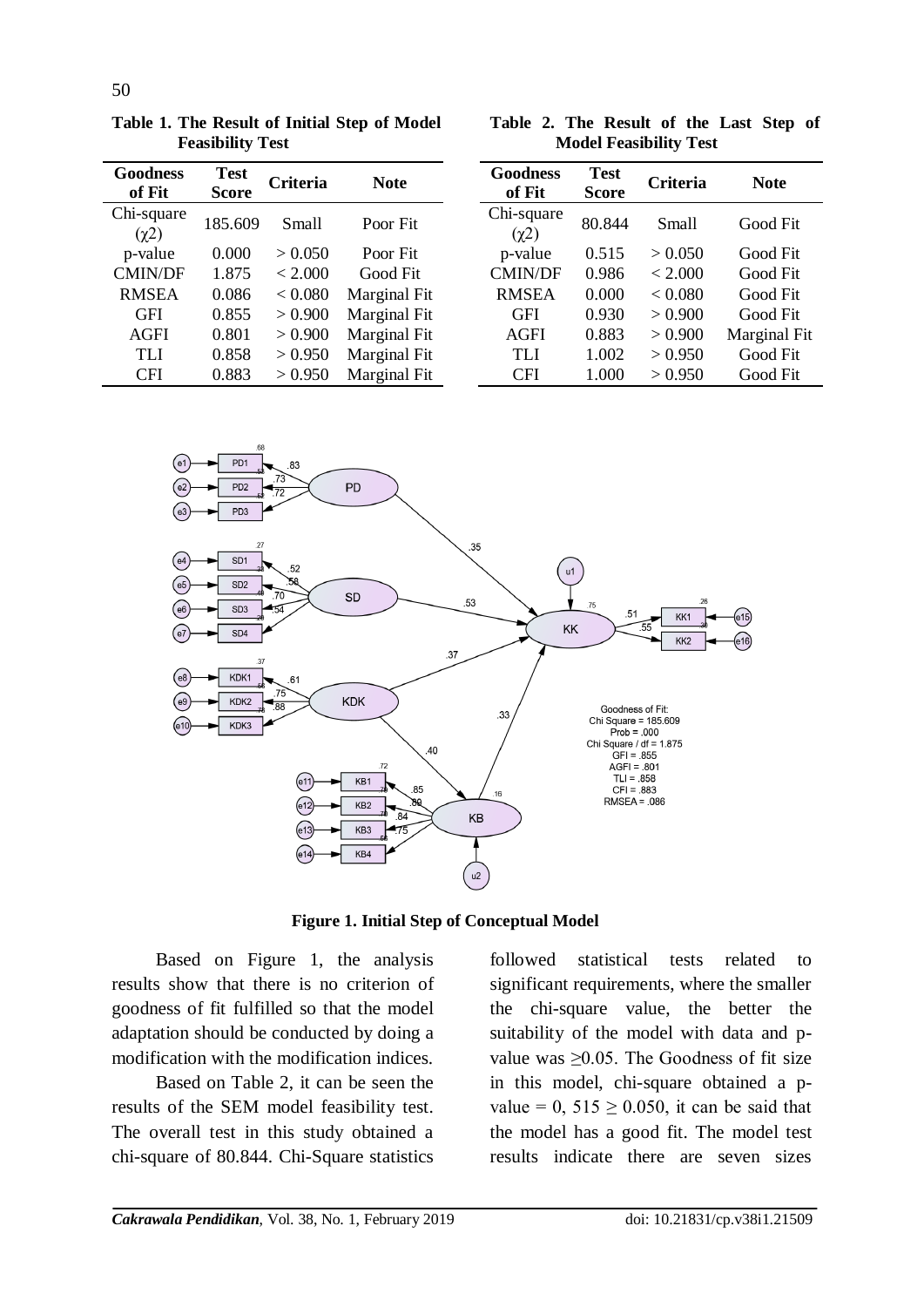showing good fit and one other size showing poor compatibility. Most tests confirm fit regarding the models, it can be concluded that the model used in this study can be used as the basis of the analysis of the problems of this study.

According to Figure 2, the analysis results show all criteria of goodness of fit fulfilled so that the model is feasible to use. If the last model is described generally by showing the line coefficient of basic knowledge, basic attitude, basic communication skill, and cultural communication, the counseling competency will be seen as presented in Figure 3.

Based on Figure 3, it can be explained the theoretical models are related to counseling competencies. That is how one construct relates to another construct. Counseling competencies are shaped by basic knowledge, basic attitudes, basic communication skills, and cultural skills. The results showed that the empirical conceptual counseling competency model was declared fit or fulfilled with the fulfilment of the criteria value  $\gamma$ 2 <critical value; p-value = 0.515> critical value  $0.050$ ; GFI =  $0.930$  critical value 0.900 and RMSEA  $= 0.000 \le$ critical value 0.080.



**Figure 2. Conceptual Model After Modification**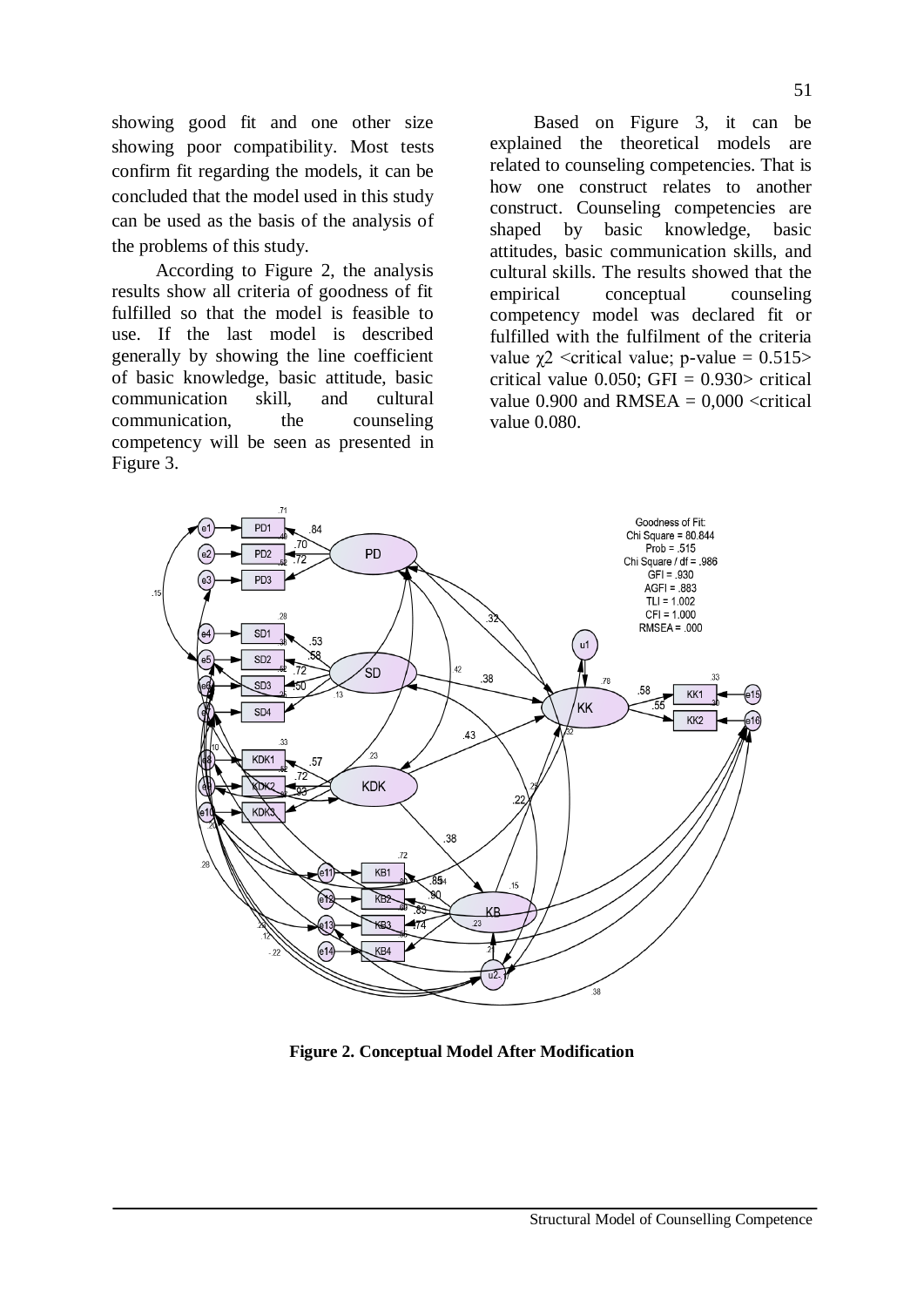

**Figure 3. The Line Diagram of the Correlation between Basic Knowledge, Basic Communication Skill and Cultural Skill to the Counseling Competence**

To evaluate the feasibility of the measurement model, that is through evaluating the validity and evaluation of reliability. The following will explain the results of the evaluation. A variable is said to have good validity for the construct or latent variable if the value of the t factor (loading factors) is greater than the critical value (or  $\geq 1.96$  or practically  $\geq 2$ ) and the standardized loading factor  $\geq$  0.70. And said to be reliable if  $CR > 0.70$  and  $VE >$ 0.50. The following Table 3 shows the results of the evaluation of the validity and reliability of each latent variable or indicator.

Based on Table 3, construct reliability of the entire latent variables are higher than 0.700 and the variance extract are higher than 0.500. Thus the entire variables have fulfilled *construct reliability* and *variance extracted.*

| <b>Variance Extract</b>                |                                        |                                          |  |  |  |
|----------------------------------------|----------------------------------------|------------------------------------------|--|--|--|
| Variable                               | <b>Construct</b><br><b>Reliability</b> | <i><b>Variance</b></i><br><i>Extract</i> |  |  |  |
| <b>Basic</b><br>Knowledge              | 0.940                                  | 0.840                                    |  |  |  |
| <b>Basic Attitude</b>                  | 0.889                                  | 0.670                                    |  |  |  |
| <b>Basic</b><br>Communication<br>Skill | 0.933                                  | 0.825                                    |  |  |  |
| Cultural Skill                         | 0.968                                  | 0.883                                    |  |  |  |
| Counseling<br>Competences              | 0.736                                  | 0.583                                    |  |  |  |

**Table 3. Reliability Test of Constructs and** 

#### **Structural Model**

We can see the following structural model equation to know the correlation between the studied variables. This equation is designed to state the causality correlation between the constructs. In this part, the equation between variables of basic knowledge, basic attitude, basic communication skill, cultural skill and counseling competence are formed.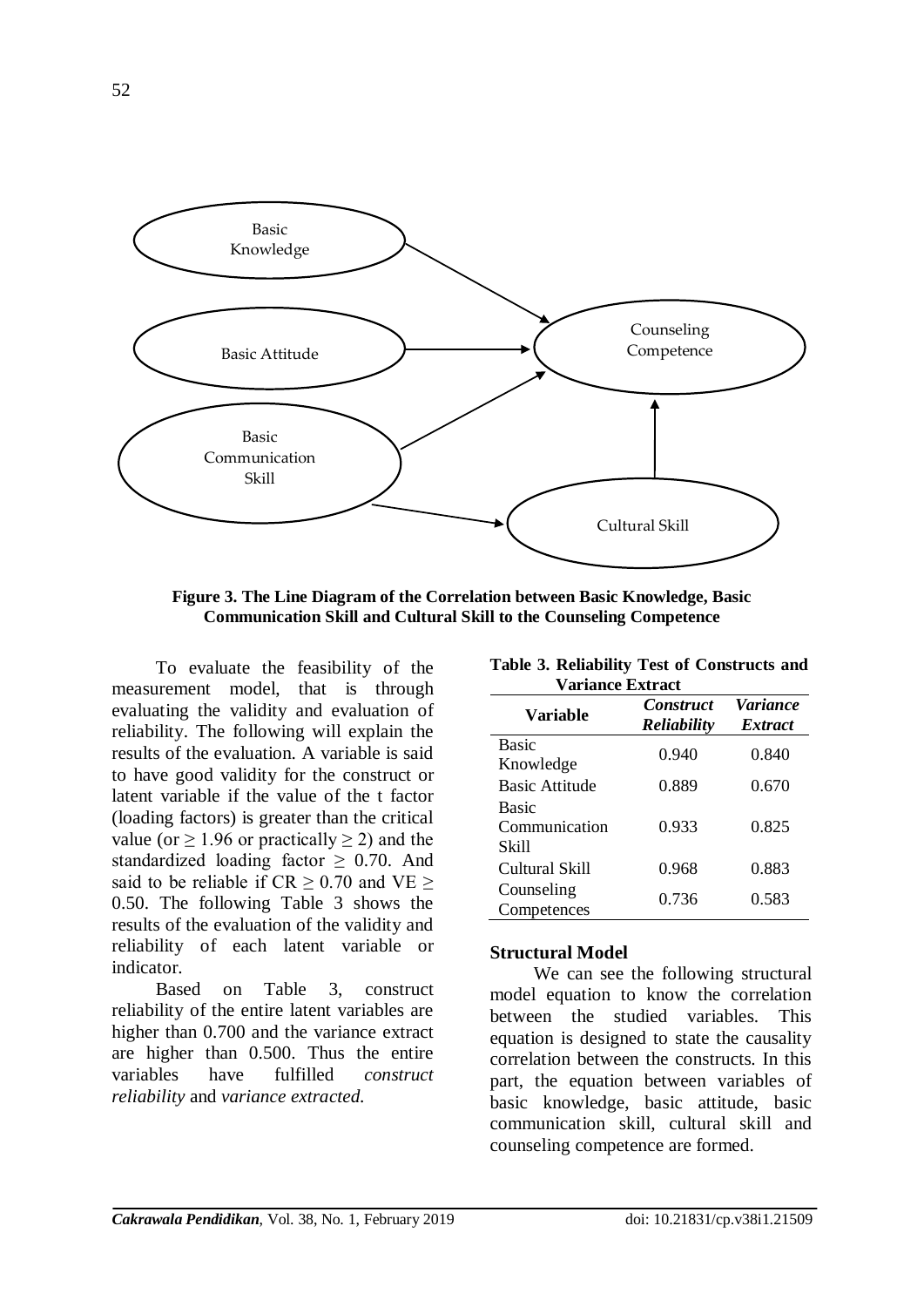$CC = \beta_1 BK + \beta_2 BA + \beta_3 BCS + \beta_4 CS + u_1$  $CC = 0.350$  BK + 0.531 BA + 0.372 BCS +  $0.333 \text{ CS} + 0.014$ 

From the equation above, we know that the variable of basic attitude is a dominant variable having the direct correlation to the counseling competency with the biggest coefficient that was 0.531. It means that the counseling competence was dominantly formed by the variable of basic attitude.

#### **Indirect and Direct Influence**

From the calculation result through confirmatory factor analysis and Structural Equation Modelling, the model of this research can be accepted. Furthermore, Table 4 presents the analysis result of direct, indirect and total influences.

**Table 4. The Result of Direct and Indirect Influences**

| <b>Influence</b>     | <b>Coefficient</b> |                 |              |  |  |  |
|----------------------|--------------------|-----------------|--------------|--|--|--|
|                      | <b>Direct</b>      | <b>Indirect</b> | <b>Total</b> |  |  |  |
| $PD \rightarrow CC$  | 0.350              |                 | 0.350        |  |  |  |
| $BA \rightarrow CC$  | 0.531              |                 | 0.531        |  |  |  |
| $BCS \rightarrow CS$ | 0.404              |                 | 0.404        |  |  |  |
| $BCS \rightarrow CC$ | 0.372              | 0.135           | 0.507        |  |  |  |
| $CS \rightarrow CC$  | 0.333              |                 | 0.333        |  |  |  |
| $PD \rightarrow CC$  | 0.350              |                 | 0.350        |  |  |  |
| $BA \rightarrow CC$  | 0.531              |                 | 0.531        |  |  |  |

Based on Table 4, it is known that there are five direct influence coefficients and one indirect influence coefficient. The direct influences generated are (1) the influence of basic knowledge with counseling competencies with a coefficient of 0.350, (2) the influence of basic attitudes with counseling competencies with a coefficient of 0.531, (3) the influence of basic communication skills with cultural skills with a coefficient of

0.404, (4) the influence of basic communication skills with counseling competencies with a coefficient of 0.372, and (5) the influence of cultural skills with counseling competencies with a coefficient of 0.333. The indirect influence generated is the relationship of basic communication skills with counseling competencies through cultural skills with a coefficient of 0.135.

### **The Correlation between Average Score and Loading Factor**

The relationship between the average score and the loading factor is used to determine the conformity between the average score and the loading factor for each variable.

### **Loading Factor and Average Score of Basic Knowledge**

Basic Knowledge Variables are formed by three dimensions, namely (1) Principles of Counseling, (2) Counseling Methods, and (3) Counseling Procedures. The relationship between the average score and the value of loading factors is presented in Table 5.

The results of the relationship between the average score and the value of loading factors on basic knowledge variables indicate that, based on the average respondent, the most of the subject provided positive response to basic knowledge variable through the dimensions of counseling principles and based on loading factors the counseling principle is the indicator that best reflects basic knowledge variables.

|  |  |  | Table 5. Loading Factor and Average Score of Basic Knowledge |  |  |  |
|--|--|--|--------------------------------------------------------------|--|--|--|
|  |  |  |                                                              |  |  |  |

| Variable        | <b>Dimension</b>            | <b>Average Score</b> | <b>Loading Factor</b> |
|-----------------|-----------------------------|----------------------|-----------------------|
|                 | P <sub>D</sub> 1            | 3.951                | 0.827                 |
| Basic Knowledge | P <sub>D</sub> <sub>2</sub> | 3.567                | 0.726                 |
|                 | P <sub>D</sub> 3            | 3.672                | 0.724                 |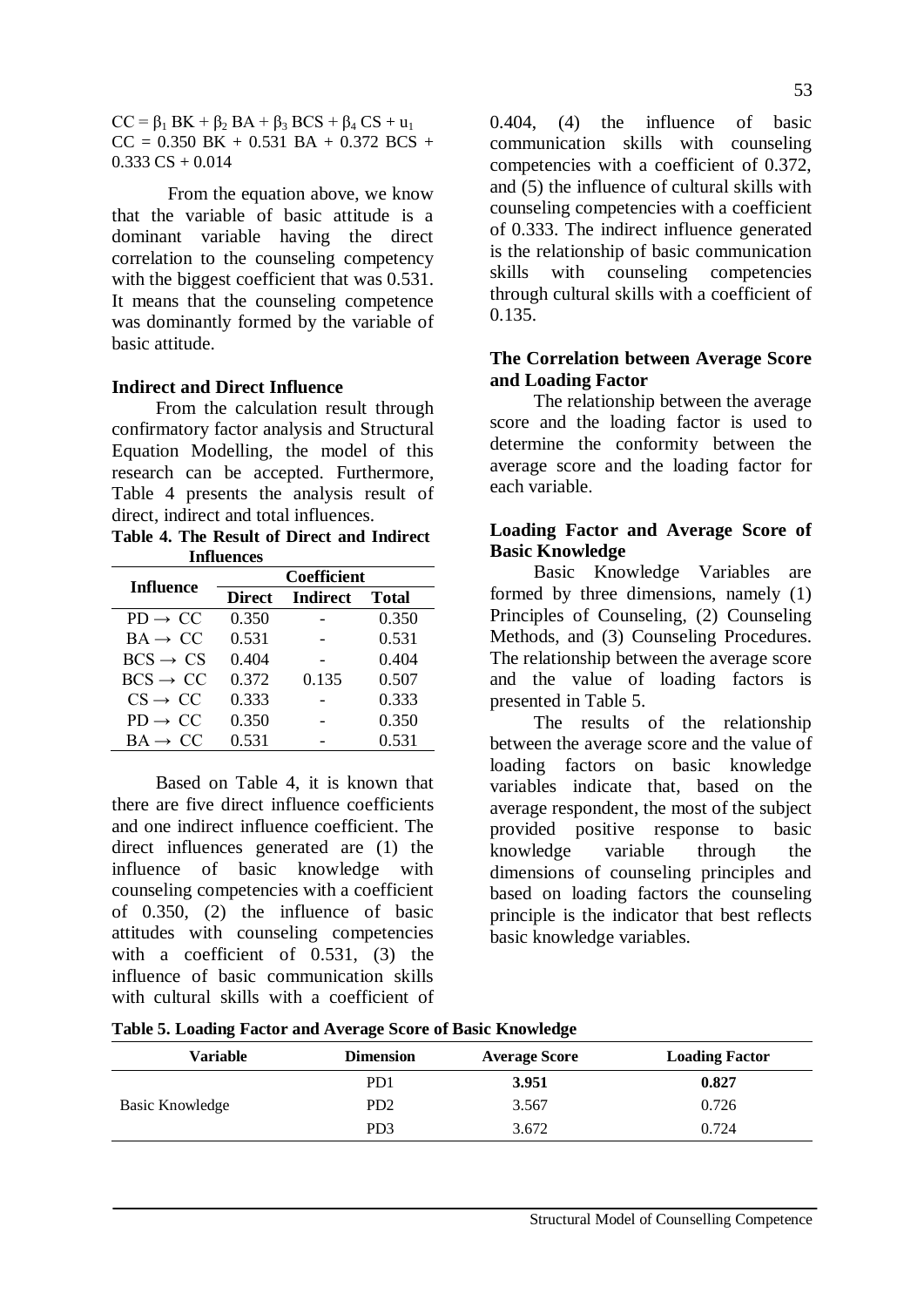| <b>Variable</b>                                                         | <b>Dimension</b> | <b>Average Score</b> | <b>Loading Factor</b> |  |
|-------------------------------------------------------------------------|------------------|----------------------|-----------------------|--|
|                                                                         | SD <sub>1</sub>  | 3.847                | 0.519                 |  |
| Basic Attitude                                                          | SD <sub>2</sub>  | 3.827                | 0.575                 |  |
|                                                                         | SD <sub>3</sub>  | 3.794                | 0.703                 |  |
|                                                                         | SD <sub>4</sub>  | 3.936                | 0.536                 |  |
| Table 7. Loading Factor and Average Score of Basic Communication Skills |                  |                      |                       |  |
| <b>Variable</b>                                                         | <b>Dimension</b> | <b>Average Score</b> | <b>Loading Factor</b> |  |
|                                                                         | KDK1             | 4.025                | 0.609                 |  |
| <b>Basic Communication Skills</b>                                       | KDK <sub>2</sub> | 3.675                | 0.750                 |  |
|                                                                         | KDK3             | 3.604                | 0.882                 |  |

**Table 6 Loading Factor and Average Score of Basic Attitude**

|  |  |  |  | Table 8. Loading Factor and Average Score of Cultural Skills |  |
|--|--|--|--|--------------------------------------------------------------|--|
|  |  |  |  |                                                              |  |

| Variable        | <b>Dimension</b> | <b>Average Score</b> | <b>Loading Factor</b> |
|-----------------|------------------|----------------------|-----------------------|
|                 | KB1              | 3.815                | 0.850                 |
| Cultural Skills | K <sub>B</sub> 2 | 3.892                | 0.890                 |
|                 | K <sub>B</sub> 3 | 3.977                | 0.839                 |
|                 | KB4              | 4.002                | 0.751                 |

#### **Table 9. Loading Factor and Average Score of Counseling Competence**

| Variable                     | Dimension | <b>Average Score</b> | <b>Loading Factor</b> |
|------------------------------|-----------|----------------------|-----------------------|
|                              | KK1       | 3.837                | 0.507                 |
| <b>Counseling Competence</b> | KK2       | 3.505                | 0.548                 |

#### **Loading factors and the basic attitude value**

Basic attitude variable is formed by four dimensions, namely (1) genuine, (2) unconditional positive regard, (3) empathic understanding, and (4) trust. The relationship between the average score and the value of loading factors is presented in Table 6.

The results of the relationship between the average score and the value of loading factors on the basic attitude variable indicate that, based on the average respondent, the response to basic attitude variables through trust dimensions wast mostly positive and based on the loading factor dimensions empathic understanding is an indicator that best reflects basic attitude variables.

### **Loading factors and the average score of Basic Communication Skills**

Variables of Basic Communication Skills are formed by three dimensions,

namely (1) attending behavior, (2) listening skills, and (3) influencing skills. The relationship between the average value and the value of loading factors is presented in Table 7.

The results of the relationship between the average score and the loading factor of the basic communication skills variable indicate that, based on the average respondents' response, most of them provided positive response to the variable communication skills through the dimension of attending behavior and based on the loading factor, influencing skills dimension serves as an indicator that best reflects basic communication skills.

### **Loading factors and the average value of Cultural Skills**

Cultural skill variables are formed by four dimensions, namely (1) culture as multilevel and multidimensional, (2) managing cultural barriers, (3) communication skills centered on culture,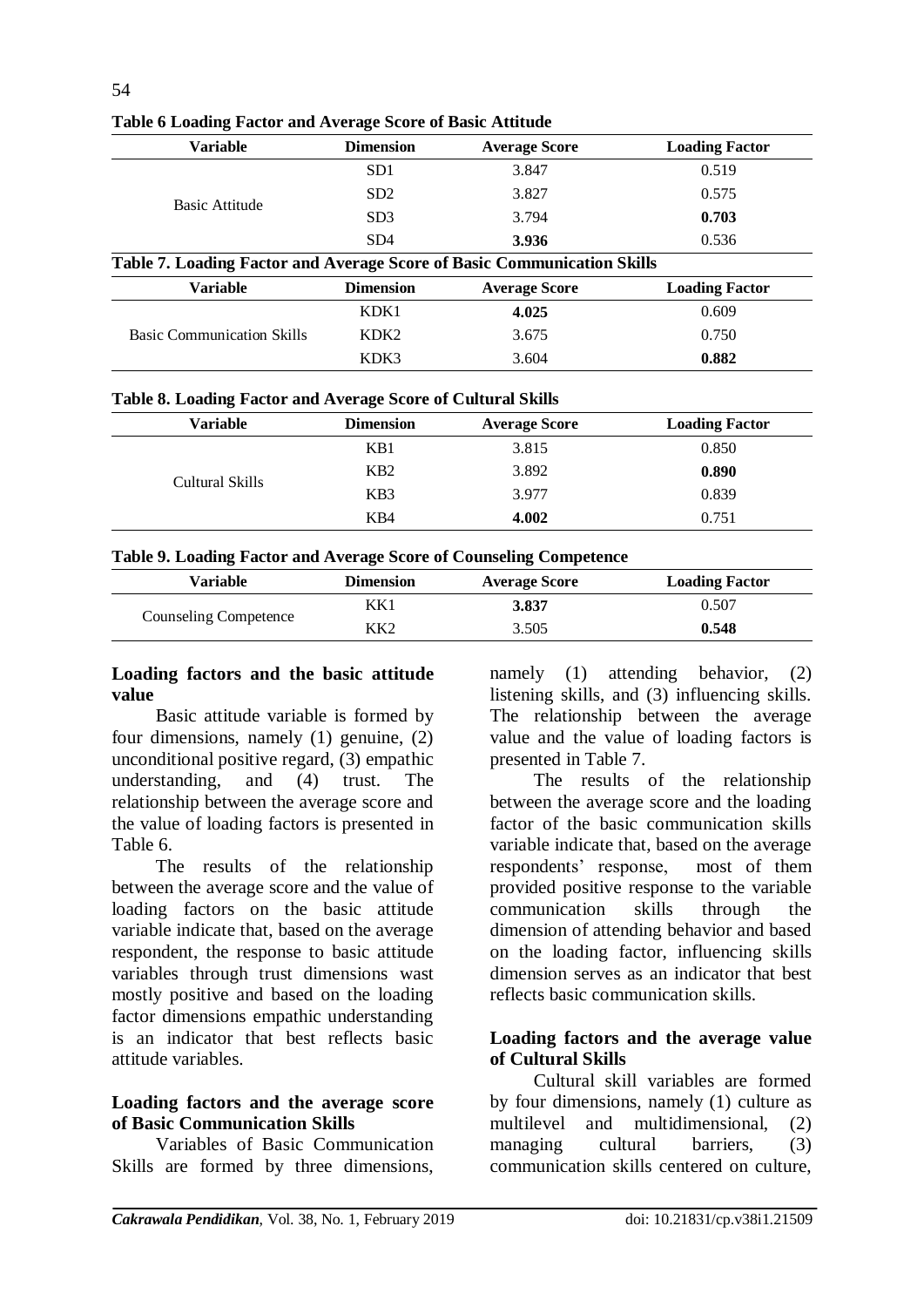and (4) designing and implementing organizational culture. The relationship between the average score and the value of loading factors is presented in Table 8.

The results of the relationship between the average score and the loading factor on cultural skill variables indicate that most subjects provided a positive response to cultural skills variables through dimensions of designing and implementing organizational culture, and based on loading dimensional factors managing cultural barriers that best reflects cultural skills.

## **Loading factors and the average score of Counseling Competence**

The competency counseling variable is formed by two indicators, namely (1) individual counseling practicum and (2) group counseling practicum. The relationship between the average value and the value of loading factors is presented in Table 9.

The results of the relationship between the average score and the loading factor for the Counseling Competence variable indicate that, based on the average respondents' response, most of them provided positive response to the counseling competence variable through individual counseling practicum dimensions and based on the loading factor, group counseling was the indicator that most reflects the Counseling Competence variable.

# **Discussion**

# *Correlation between Constructs*

Based on the result of data analysis, knowledge correlates directly, positively and significantly to the counseling competency. It means that basic knowledge has a major role in building the counselor candidate-students' counseling competence. The finding showing that the basic knowledge correlates positively, significantly and directly to the counseling competence supports the previous research that knowledge is one of the principal domains in counseling competence (Bates

& Stevenson, 1998; Egbochuku, 2010; Greenberg, Watson, Elliot, & Bohart, 2001; Kastberg, Jordan, Kiweewa, & Clingerman, 2014; Lee, 2002; Reinkraut, Motulsky, & Ritchie, 2009). The finding also suppoort of Swank, Lambie, & Witta (2012) stating that counseling competence can be assessed from the professional behavior (the owned knowledge, the obedience to the rule, counseling policy, consultation activity), professional disposition (professional ethics, multicultural competency), counseling relationship and counseling skill, assessment and its application. This research also supports the previous research finding addressing that counseling cannot be separated from therapy modality or theoretical orientation (Hauser & Hays, 2010; Nelson & Neufeldt, 1996). It means that the aspect of counselor's knowledge about counseling theories is the basis of an effective counseling.

The basic attitude correlates directly, positively and significantly to the counseling competence and it is a variable giving the biggest contribution to the counseling competence building. It means that the basic attitude has a major role in building the counselor candidate-students' counseling competence. The finding showing that the basic attitude correlates positively, significantly and directly to the counseling competence supports the finding of previous research that the counselor's basic attitude influences the counseling competency significantly (Cornelius-White & Carver, 2012; Dollarhide, Shavers, Baker, Dagg, & Taylor, 2012; Moon, 2007; Ridge, Campbell, & Martin, 2003; Trusty & Brown, 2005; Wampold, 2011; Wilkins, 2000). This finding research also support the finding of Hauser & Hays (2010), Horvath (2000), Swank, Robinson, & Ohrt (2012), Yager & Tovar-Blank (2007); and correlates positively to the outcome of counselee (Elliott, 2008; Farber & Doolin, 2011; Greenberg et al., 2001; Leibert &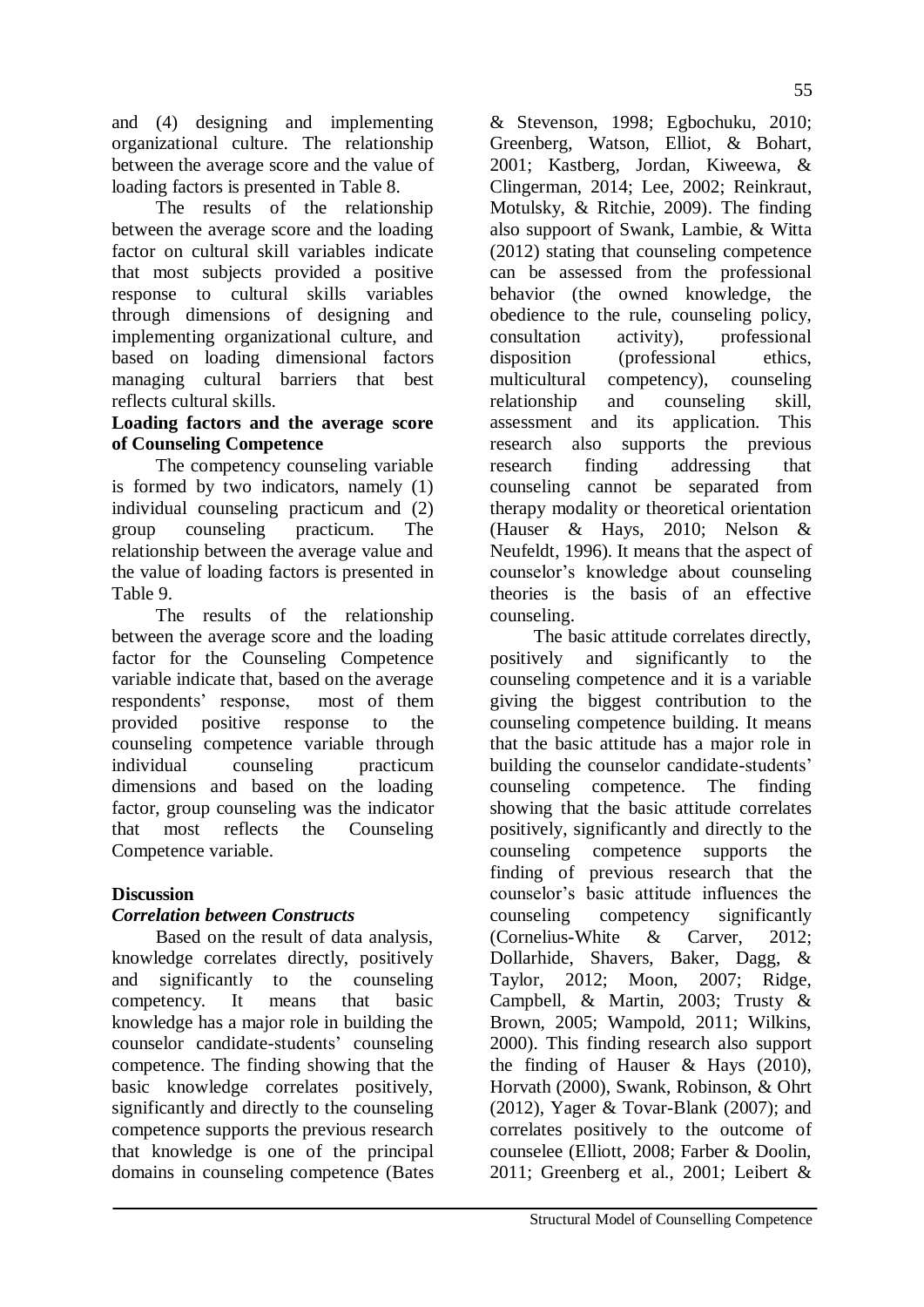Dunne-Bryant, 2015). The finding of this research also strengthens the previous research findings about the significant domain of the common factor of the effective therapy is therapeutic alliance

(Wampold & Budge, 2012) in which the relationship of counselee-counselor is included (empathy, report, non-judgement attitude, and trust), (Brown, Holloway, Akakpo, & Aalsma, 2014; Sweeney et al., 2014).

The research finding showed that the basic communication skill correlates directly, positively and significantly to the counseling competence. It means that the basic communication skill has a major role in building the counselor candidatestudents' counseling competency. This research finding supports the previous research that the basic communication knowledge influences the counseling competency significantly (Barone et al., 2005; Bernes, 2005; Egbochuku, 2010; Fox, 2005; Mancillas, 2006; Sawyer, Peters, & Willis, 2013).. This research finding supports the finding of Owen & Hilsenroth (2014) concluding that therapist skill (counseling skill) and theoretical expertise set aside with the proper adaptation will be more effective to change the counselee. This finding is strengthened by Adigwe & Okoro (2016) stating that communication skill is the significant part of the successful counseling practices. This finding shows the fact that the counselor candidatestudents must master the basic communication skill well to create an effective counseling relationship. The expertise of psychotherapy practice is defined as a manifestation of the highest level of ability, skill (Tracey, Wampold, Goodyear, & Lichtenberg, 2015), professional competence and effectiveness (Hill, Spiegel, Hoffman, Kivlighan, & Gelso, 2017).

The research finding exhibited that the basic communication skill correlates indirectly to the counseling competency through cultural skill. This research

finding uncovered the fact that the basic communication skill of counselor candidate-students contributes to the counseling competence supported by cultural skill mastery. Cultural competence can be classified in the paradigm of communication (Hladík, 2014). In this paradigm, the cultural competence plays a dominant role in the communication process. It means that the basic communication skill mastery must be hand-in-hand with the cultural skill mastery in building the counseling competence. The interpersonal communication skill is an essential thing in the helping relationship. The crossculture counseling needs more than merely communication skill. The combination of cultural and relational skill with microskill training is the best way to accomplish the need of various counseling needs (Hall, Barden, & Conley, 2014).

In the counseling process, the counselor's communication skill is one of the factors influencing the counseling success. However, if the counselor does not have the sufficient knowledge and cultural skill, the counseling process is possibly obstructed. The knowledge and understanding of cultural factors such as value, attitude, belief, and behavior are urgently needed to create a successful cross-culture communication (Gitimu, 2005). The counselors should learn the knowledge and understanding of cultural factors since, in their interaction with the counselee, they must face cultural differences. If the differences are not anticipated well, they will hamper the change process of the counselee. Ethnocentrism problem that is viewing the own culture is better than the others' culture is one of the obstacles that usually faced in the cross-cultural communication (Zaharna, 2000). Besides, the cultural obstacles in the counseling process are not merely the language difference, but also the difference in belief and even in understanding the disease and these things that cause problems in the cross-cultural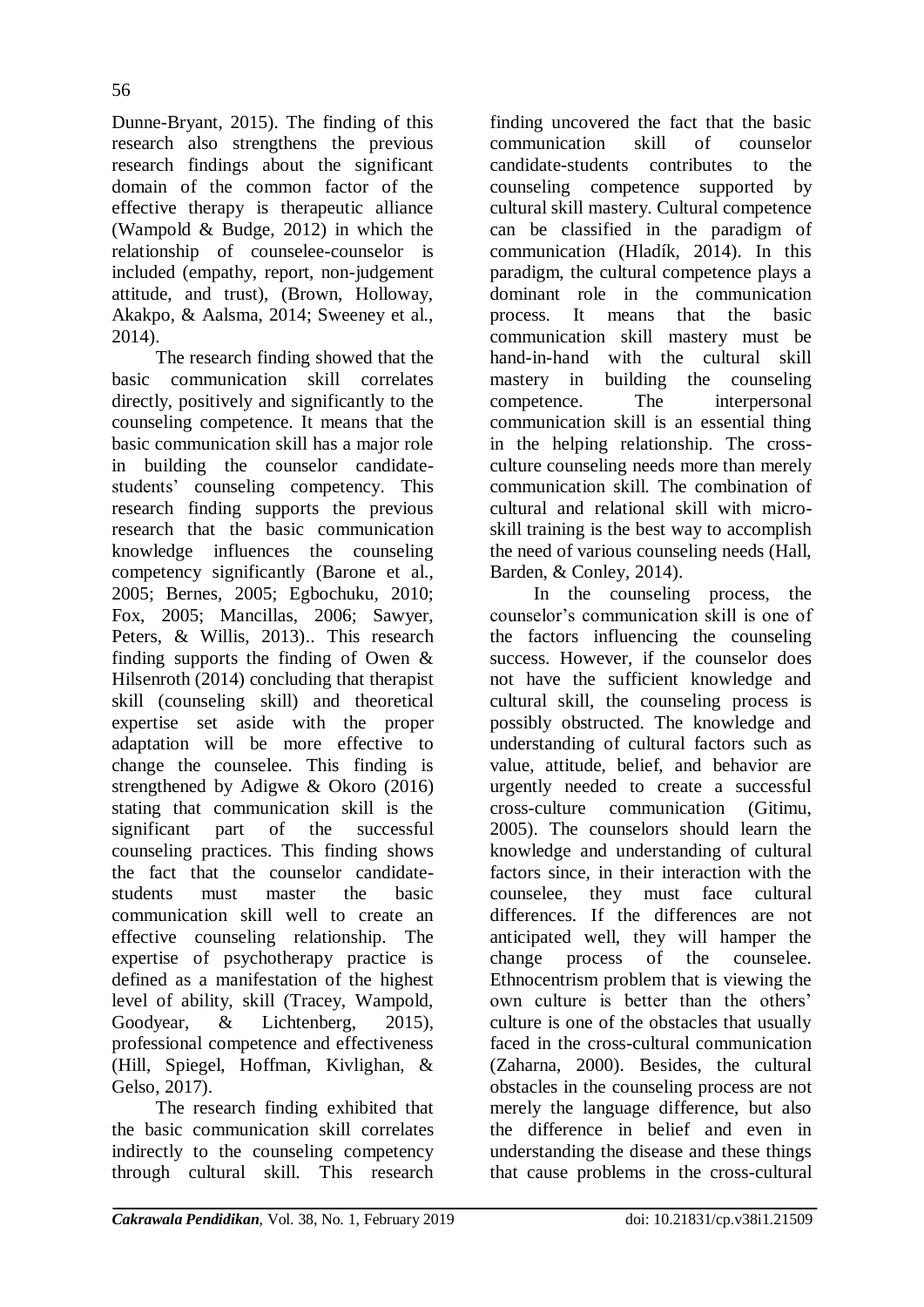communication (Van Wieringen, Harmsen, & Bruijnzeels, 2002).

Based on the result of data analysis, the cultural skill correlates directly, positively and significantly to the counseling competency. It means that the cultural skill has a major role in building the counselor candidate-students' counseling competency. This research finding supports the previous research that the positive correlation with counselee occurs due to the counselor's awareness to realize that counselee comes by bringing a set of multiple values/culture (Sue et. al, 1992). The set of the diverse culture in the counseling process demands the counselor's extra caring and<br>understanding. This research finding This research finding. supports the finding of Hays (2016), Penn & Post (2012), Sue & Sue, (2012) addressing that multicultural competency gives significant impact on the outcome of the counselee. This finding indicates that counselor as a professional practitioner should be experienced in helping the counselee coming from various background (Collins & Arthur, 2010; Bunu, 2016) so it is a must for a counselor to master the cultural skill. The importance of counselor's cultural skill is shown by the study of Constantine (2002) and Fuertes & Brobst, (2002) finding that the counselor's multicultural skill is a variant supporting the satisfaction level of the minority of counselee significantly. Besides, showing the cultural skill mastery when interacting with the counselee can strengthen the work alliance and support to realize a positive therapy experience (Fuertes et al., 2006; Inman, 2006).

It can be concluded that knowledge, basic attitude, basic communication skill and cultural skill correlate significantly to the counseling competence. The big contribution is indicated by the high coefficient of SEM. The greatest contribution or influence was given respectively by 1) basic attitude which was 0.531; 2) basic communication skill which was 0.372; 3) knowledge which was

0.350; and 4) cultural skill which was 0.333. It means that the higher/better the basic attitude, basic communication skill, knowledge and cultural skill, the counseling competence will increase as well.

### **The Implication for Pre-Service Education of Guidance and Counseling Undergraduate Program**

This research of counseling competence model results in assessment instrument to assess each research construct. The assessment instrument of counseling competence model (consisting of the instrument of basic knowledge, basic communication skill, and cultural skill) can be used as facility and opportunity by the counselor candidatestudents to get clear feedback of their personal and professional development as a counselor. The counselor candidatestudents can get specific feedback on their power and the part that should be fixed through the assessed area. This case is in line with the statement of Bernard & Goodyear (2009) about the opportunity for the counselor candidate-students to build their power and develop the area or potential that has not been explored yet. Besides, the instrument of this research can be used to facilitate the counselor candidate-students to develop their knowledge of counseling competency construct as well as learn the expectation to be performed in their counseling competence.

The instrument of counseling competence model can be used by the holder of counselor education program as one of the methods to evaluate the learning outcome of the counselor candidatestudents, especially regarding their counseling competence as well. Lecturers as a supervisor also can use this research instrument as the tool to help them regarding ethical and law responsibility and their roles as an educator, evaluator and the supervisor of counseling profession quality.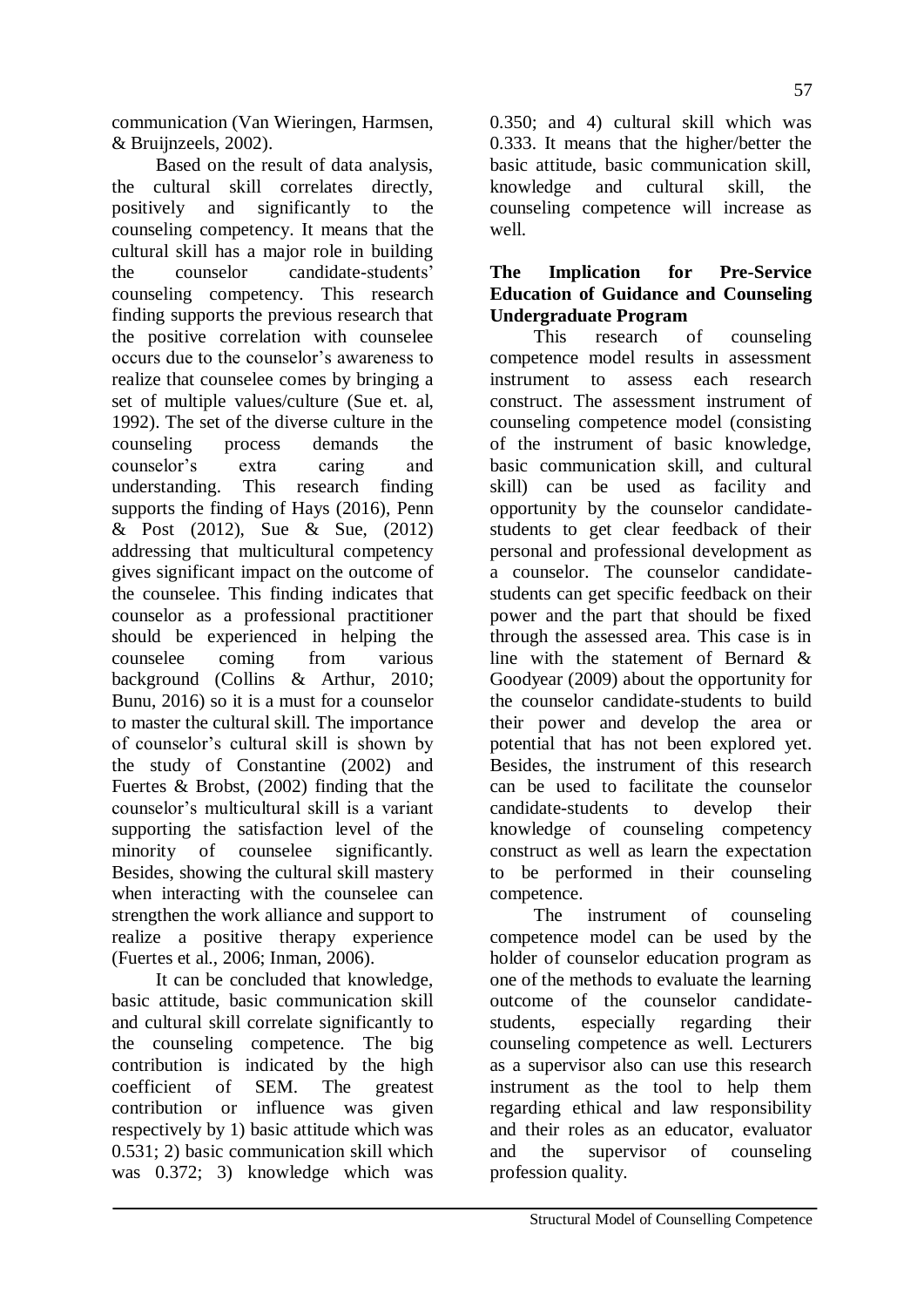The research results showed that the basic attitude is the variable mostly contributing to the counseling competence building. Basic attitude is a core condition facilitating the treatment process (Feller & Cottone, 2003; Lambert & Barley, 2001). It means that the counselor candidate absolutely should start to sharpen and train themselves to have a therapeutic personal attitude to facilitate the counselee's changing. A counselor' therapeutic personal attitude is a sufficient condition in the counseling process. The therapeutic effect is the result of counselee's experience change and especially changing the experience content should be the focus of an intervention (Hansen, 2007). Therefore, based on the result of this research, the effort of emerging the therapeutic personality of counselor candidate should be taken into account by giving the opportunity for every counselor to follow counseling session to decide all unfinished problems within themselves. The therapeutic personal attitude is expected to emerge naturally within counselor's personality by getting the counselee's personal experience. This case is supported by some research telling that more than 90% of psychotherapy receiving therapy report of the therapy outcome in the form of satisfaction and positive outcome from the therapy experience (Orlinsky & Rønnestad, 2005).

The counselor candidate-students who have good counseling competence have a big opportunity to grow up becoming a counselor prioritizing a save counseling practice and giving benefit to counselee's growth and development. A competent counselor is urgently needed to respond the more complex life and the problem of students that need a qualified professional help. This condition exactly needs a high-quality professional help from a counselor.

## **CONCLUSION**

The research finding showed that 1) there is a significant correlation between basic knowledge, basic attitude, basic communication skill and cultural skill to the counseling competence. 2) The direct relationship between the variable of basic knowledge and the counseling competence of counselor candidate-students was significantly and positively found. 3) The direct relationship between the variable of basic attitude and the counseling competence of the counselor candidatestudents was significantly and positively found. 4) The direct correlation between the variable of basic communication skill and the counseling competence of the counselor candidate-students was significantly and positively found. 5) The indirect correlation between the basic communication skill and counseling competence of the counselor candidatestudents through the variable of cultural skill was significantly and positively found.

### **ACKNOWLEDGMENT**

The authors would like to thank of the Ministry of Research, Technology, and Higher Education of Indonesia for their funding support of this research.

### **REFERENCES**

- Adigwe, P. & Okoro, E. (2016). Human communication and effective interpersonal relationship: An analysis of client counseling and emotional stability. *International Journal of Economic and Management Sciences*, *5*(3), 1-4. doi: 10.4172/2162-6359.1000336.
- ASCA. (2012). *ASCA school counselor competencies.* Retrieved from https://www.schoolcounselor.org/asc a/media/asca/home/SCCompetencies .pdf.
- Barone, D. F., Hutchings, P. S., Kimmel, H. J., Traub, H. L., Cooper, J. T., & Marshall, C. M. (2005). Increasing empathic accuracy through practice and feedback in a clinical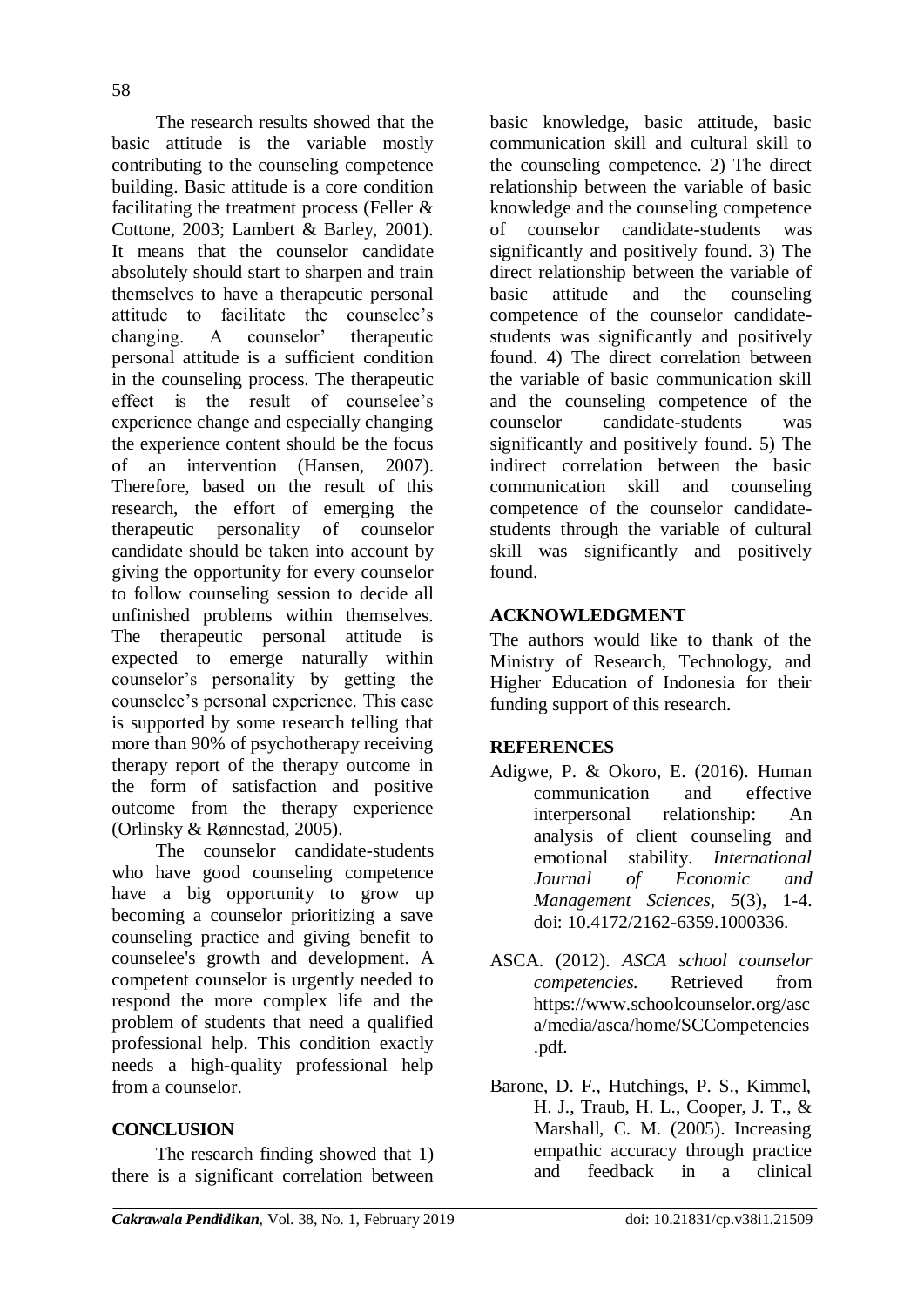interviewing course. *Journal of Social and Clinical Psychology*, *24*(2), 156–171. doi: 10.1521/jscp.24.2.156.62275.

- Bates, M., & Stevenson, P. (1998). Good counseling is just excellent communication skills! Or is it. *Counseling Association of Australia Inc. Journal, 1*(1), 5-7.
- Bernard, J. M., & Goodyear, R. K. (2009)*. Fundamentals of clinical supervision* (4th ed.). UER Saddle River, NJ: Pearson.
- Bernes, K. B. (2005). The elements of effective counseling. *NATCON Papers.* Retrieved from http://www.natcon.org http://hdl.handle.net/10133/1167.
- Brown, J. R., Holloway, E. D., Akakpo, T. F., & Aalsma, M. C. (2014). "Straight up": enhancing rapport and therapeutic alliance with previouslydetained youth in the delivery of mental health services. *Community Mental Health Journal, 50*(2)*,* 193– 203. doi: 10.1007/s10597-013-9617- 3.
- Bunu, H. Y. (2016). Pemindaian penerapan bimbingan dan konseling dengan pendekatan multikultural di SMA. *Jurnal Cakrawala Pendidikan*, *35*(3), 386-394. doi: 10.21831/cp.v35i3.8892.
- Corey, G. (2013). *Theory and practice of counseling and psychotherapy* (9th ed.). Belmont, CA: Brooks/Cole.
- Cornelius-White, J. H. D., & Carver, C. L. (2012). Effects of an encounter group for counselors-in-training on development of person-centered core conditions. *Hellenic Journal of Psychology*, *9*(3), 205–221.
- Collins, S., & Arthur, N. (2010). Cultureinfused counseling: A fresh look at a

classic framework of multicultural counseling competencies. *Counseling Psychology Quarterly, 23*(2)*,* 203–216. doi: [10.1080/09515071003798204.](https://doi.org/10.1080/09515071003798204)

- Constantine, M. G. (2002). Predictors of Satisfaction with counseling: racial and ethnic minority clients' attitudes toward counseling and their ratings of their counselors' general and multicultural counseling competence. *Journal of Counseling Psychology, 49*(2)*,* 255–263. doi: [10.1037/0022-0167.49.2.255.](https://psycnet.apa.org/doi/10.1037/0022-0167.49.2.255)
- Depdiknas. (2008). *Penataan pendidikan profesional konselor dan layanan bimbingan dan konseling dalam jalur pendidikan formal*. Jakarta: Departemen Pendidikan Nasional.
- Dollarhide, C. T., Shavers, M. C., Baker, C. A., Dagg, D. R., & Taylor, D. T. (2012). Conditions that create therapeutic connection: A phenomenological study. *Counseling and Values*, *57*(2), 147–161. doi: 10.1002/j.2161-007X.2012.00014.x.
- Egbochuku, E. O. (2010). Counseling communication skills: Its place in the training programme of a counseling psychologist. *Edo Journal of Counseling*, *1*(1), 17–32. doi: 10.4314/ejc.v1i1.52380.
- Elliot, R. G. (2011). When values and ethics conflict: the counselor's role and responsibility. *Alabama Counseling Association Journal*, *37*(1), 39-45.
- Farber, B. A., & Doolin, E. M. (2011). Positive regard and affirmation. In J. C. Norcross (Ed.), *Psychotherapy relationships that work: Evidencebased responsiveness* 2nd ed. (pp. 168-186). New York, NY: Oxford University Press.

Feller, C. P., & Cottone, R. R. (2003). The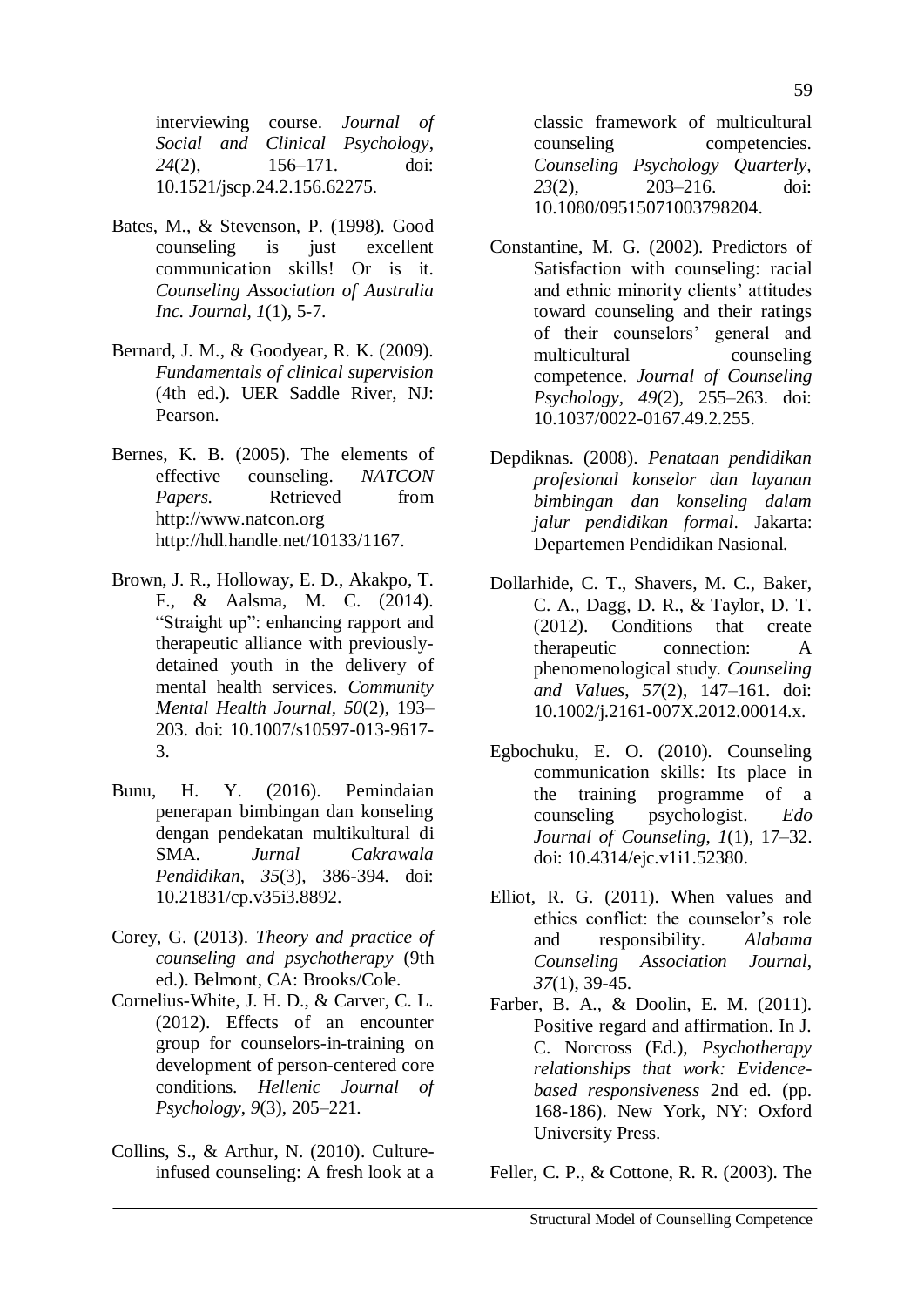importance of empathy in the therapeutic alliance. *Journal of Humanistic Counseling, Education and Development, 42*(1)*,* 53–61. doi: [10.1002/j.2164-](https://doi.org/10.1002/j.2164-490X.2003.tb00168.x) [490X.2003.tb00168.x.](https://doi.org/10.1002/j.2164-490X.2003.tb00168.x)

- Fox, J. R. (2005). Transgender public clocking: Why do we stare? *VISTAS Online*, 42–55. Retrieved from https://www.counseling.org/docs/def aultsource/vistas/vistas\_2005\_vistas05 art69.pdf?sfvrsn=7573236a\_11.
- Fuertes, J. N., & Brobst, K. (2002). Clients' ratings of counselor multicultural competency. *Cultural Diversity and Ethnic Diversity Psychology, 8*(3)*,* 214–233.
- Fuertes, J. N., Stracuzzi, T. I., Bennett, J., Scheinholtz, J., Mislowack, A., Hersh, M., & Cheng, B. (2006). Therapist multicultural competency: A study of therapy dyads*. Psychotherapy: Theory, Research, Practice, Training*, *43*(4), 480–490. doi: [10.1037/0033-3204.43.4.480.](https://doi.org/10.1037/0033-3204.43.4.480)
- Gitimu, N. P. (2010). Intercultural communication: Its impotence to various career fields and perspective by various authors. *Online Journal for Workforce Education and Development, 1*(2), 1-13.
- Greenberg, L. S., Watson, J. C., Elliot, R., & Bohart, A. C. (2001). Empathy. *Psychotherapy: Theory, Research, Practice, Training*, *38*(4), 380–384. doi: [10.1037/0033-3204.38.4.380.](https://psycnet.apa.org/doi/10.1037/0033-3204.38.4.380)
- Hair, J. F., Black, W. C., Babin, B. J., Anderson, R. E., & Tatham, R. L. (2006). *Multivariate data analysis*  (Vol. 6). Upper Saddle River, NJ: Pearson Prentice Hall.
- Hansen, T. J. (2007). Epistemic contradictions in counseling theories: Implications for the

structure of human experience and counseling practice. *Counseling and Values,* 51, 111-124.

- Hauser, M., & Hays, D. G. (2010). The slaying of a beautiful hypothesis: The efficacy of counseling and the therapeutic process. *The Journal of Humanistic Counseling, Education, and Development, 49*(1)*,* 32–44. doi: [10.1002/j.2161-](https://doi.org/10.1002/j.2161-1939.2010.tb00085.x) [1939.2010.tb00085.x](https://doi.org/10.1002/j.2161-1939.2010.tb00085.x)**.**
- Hays, P. A. (2008). *Addressing cultural complexities in practice: Assessment, diagnosis, and therapy*. Washington, DC: American Psychological Association.
- Hill, E. C., Spigel, B. S., Hoffman, A. M., Kivlighan, Jr., M. D., & Gelso, J. C. (2017). Therapist expertise in psychotherapy revisited. *The Counseling Psychologist*, *45*(I), 7- 53. doi: [10.1177/0011000016671006.](https://doi.org/10.1177%2F0011000016671006)
- Horvath, A. O. (2000). The therapeutic relationship: From transference to alliance. *Journal of Clinical Psychology, 56*(2)*,* 163–173. doi: [10.1002/\(SICI\)1097-](https://psycnet.apa.org/doi/10.1002/(SICI)1097-4679(200002)56:2%3C163::AID-JCLP3%3E3.0.CO;2-D) [4679\(200002\)56:2<163::AID-](https://psycnet.apa.org/doi/10.1002/(SICI)1097-4679(200002)56:2%3C163::AID-JCLP3%3E3.0.CO;2-D)[JCLP3>3.0.CO;2-D.](https://psycnet.apa.org/doi/10.1002/(SICI)1097-4679(200002)56:2%3C163::AID-JCLP3%3E3.0.CO;2-D)
- Hogan, M. (2012). *The four skills of cultural diversity competence*. California: Cengage Learning.
- Inman, A. G. (2006). Supervisor multicultural competence and its relation to supervisory process and outcome. *Journal of Marital and Family Therapy, 32*(1)*,* 73–85. doi: [10.1111/j.1752-](https://psycnet.apa.org/doi/10.1111/j.1752-0606.2006.tb01589.x) [0606.2006.tb01589.x.](https://psycnet.apa.org/doi/10.1111/j.1752-0606.2006.tb01589.x)
- Ivey, A. E., Ivey, M. B., & Zalaquett, C. P. (2013). *Intentional interviewing and counseling: Facilitating client development in a multicultural*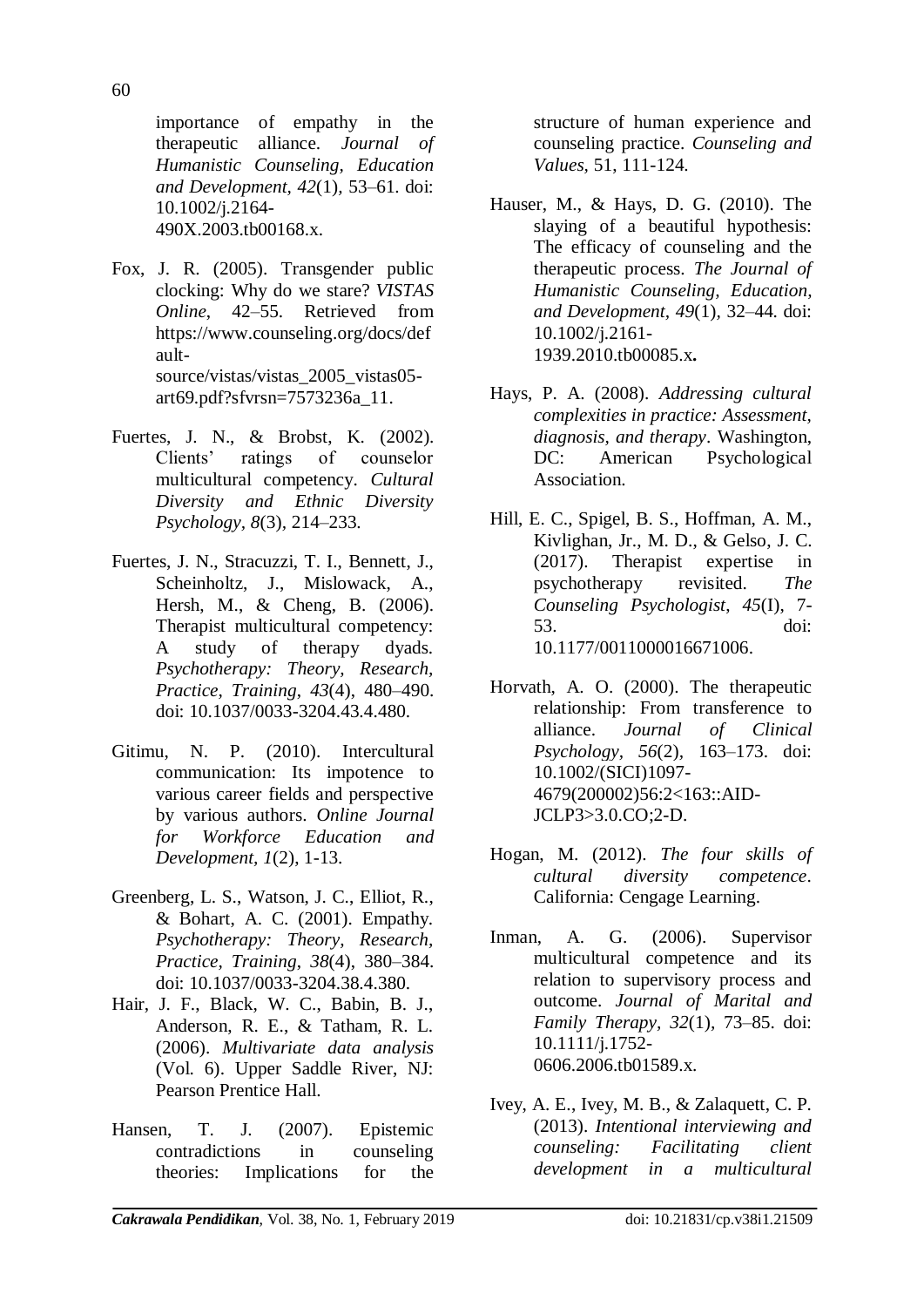*society*. Nelson Education.

- Kastberg, S. M., Jordan, R. A., Kiweewa, J. M., & Clingerman, T. (2014). Counselor as client: Emerging answers and new questions. *The Practitioner Scholar: Journal of Counseling and Professional Psychology*, *3*(1), 1-16. doi: [10.1080/21507686.2010.493204.](https://doi.org/10.1080/21507686.2010.493204)
- Lambert, M. J., & Barley, D. E. (2002). Research summary on the therapeutic relationship and psychotherapy outcome. In J. C. Norcross (Ed.), *Psychotherapy relationships that work: therapist contributions and responsiveness to patients* (pp. 17–32). New York, NY: Oxford University Press.
- Lee, B. K. (2002). Development of a congruence scale based on the Satir model. *Contemporary Family Therapy*, *24*(1), 217–239. doi: 10.1023/A:1014390009534.
- Leibert, T. W., & Dunne-Bryant, A. (2015). Do common factors account for counseling outcome? *Journal of Counseling & Development, 93*(2)*,*  225–235. doi: [10.1002/j.1556-](https://psycnet.apa.org/doi/10.1002/j.1556-6676.2015.00198.x) [6676.2015.00198.x.](https://psycnet.apa.org/doi/10.1002/j.1556-6676.2015.00198.x)
- Lubis, B. D. (2011). *Understanding that heals*. Malang: Alta Pustaka.
- Mancillas, A. (2006). Counseling students' perceptions of counseling effectiveness. *Vistas: Compelling Perspectives on Counseling*, 191– 194.
- Moon, K. A. (2007). A client-centered review of rogers with Gloria. *Journal of Counseling and Development*. doi: 10.1002/j.1556- 6678.2007.tb00475.x.
- NCGE. (2011, March). Counseling

competences statement. Retrieved from http://www.ncge.ie/uploads/Counseli ng\_Competences\_Statement.pdf.

- Orlinsky, D. E., & Ronnestad, M. H. (2005). Theoretical integration: Cycles of work and development. In D. E. [Orlinsky,](https://www.apa.org/search.aspx?query=&fq=ContributorFilt:%22Orlinsky,%20David%20E.%22&sort=ContentDateSort%20desc) & M. H. [Ronnestad](https://www.apa.org/search.aspx?query=&fq=ContributorFilt:%22Ronnestad,%20M.%20Helge%22&sort=ContentDateSort%20desc) [\(Eds.\),](https://www.apa.org/search.aspx?query=&fq=ContributorFilt:%22Ronnestad,%20M.%20Helge%22&sort=ContentDateSort%20desc) *How psychotherapists develop: A study of therapeutic work and professional growth* (161-180). Washington, DC: American Psychological Association.
- Owen, J., & Hilsenroth, M. J. (2014). Treatment adherence: The importance of therapist flexibility in relation to therapy outcomes. *Journal of Counseling Psychology*, *61*(2), 280-288. doi: 10.1037/a0035753.
- Penn, S. L., & Post, P. B. (2012). Investigating various dimensions of play therapists' self-reported multicultural counseling competence. *International Journal of Play Therapy, 21*(1)*,* 14–29. doi: [10.1037/a0026894.](https://psycnet.apa.org/doi/10.1037/a0026894)
- Reinkraut, R., Motulsky, S. L., & Ritchie, J. (2009). Developing a competent practitioner: Use of self in counseling psychology training. *Asian Journal of Counseling*, *16*(1), 7–29.
- Ridge, S., Campbell, W., & Martin, D. (2003). Can an experience of conscious identification affect a counsellor's ability to sense and communicate unconditional positive regard? Theoretical and practicebased concerns. *British Journal of Guidance & Counseling*, *31*(3), 275– 288. doi: 10.1080/0306988031000147893.

Rogers, C. R. (1957). The necessary and